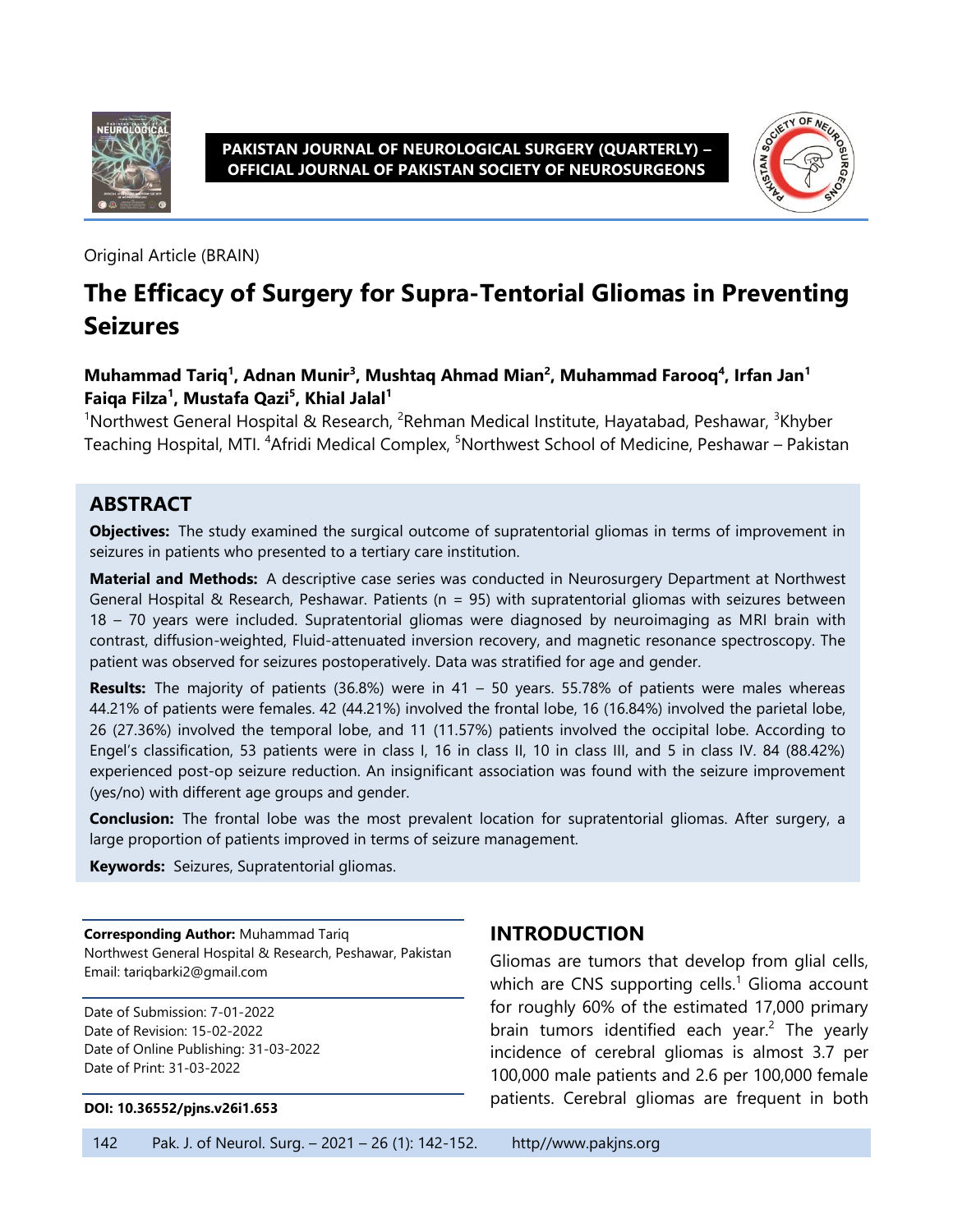adults and children. $3$  Seizures are the presenting ailment in  $72 - 89$  percent of glioma patients.<sup>4-5</sup> At the time of presentation,  $3 - 30\%$  of patients had mental status alterations. 7 Signs and symptoms of increased intracranial pressure, such as headache and vomiting, are present in 10 – 40% of patients.<sup>6-8</sup> In one trial, 56% of patients had no seizures after 6 months of follow-up.<sup>9</sup> In another trial, 52 percent of patients had seizure control after 6 months of follow-up.<sup>10</sup> If seizures are left untreated, they contribute significantly to patient morbidity and have a negative impact on quality of life. Tumor location and histology impact epilepsy risk. The etiology of tumorrelated epilepsy is complex and may differ amongst tumor histologies. In addition to clinical factors such as preoperative seizure duration and type, as well as antiepileptic drug (AED) therapy, gross total resection is the best predictor of seizure independence. Epilepsy surgery may enhance seizure management. The newer AEDs (Levetiracetam, Topiramate, and Lacosamide) tend to be more tolerated than the earlier AEDs (phenobarbital, phenytoin, carbamazepine). $11-12$ 

The incidence of seizures varies greatly depending on the kind of tumor. Glioneuronal tumors, such as gangliogliomas and dysembryoplastic neuroepithelial tumors, are linked with persistent pharmacoresistant epilepsy.<sup>13</sup> They are more common in children and young adults, as well as in the temporal lobe. Another uncommon grade I gliomas that occur in children and young adults, such as supratentorial pilocytic astrocytomas, pleomorphic xanthoastrocytoma, and angiocentric gliomas, commonly induce seizures. Topiramate has been used as an adjunct in patients with low-grade tumors and active epilepsy who had poor seizure control despite using one AED. Only 8% of patients experienced good seizure control. Tiagabine was studied as an adjunct in ten individuals with LGG (low-grade glioma) and drug-resistant partial epilepsy.<sup>14</sup> However, it is still unknown if newer AEDs have any advantage in

seizure prevention. When compared to multiple regimens, treating seizures with monotherapy provides a safer therapeutic window, greater compliance, and is more cost-efficient. However, if patients develop breakthrough seizures that are refractory to dosage increase and monotherapy switching, additional medications may be required. In one study of 99 patients, 54 individuals did not react to any AED medication. Despite adequate medical therapy, some studies indicate that up to 60–70% of people will continue to suffer.<sup>15</sup> Some findings show that AEDs should not be used frequently for seizure prevention in patients with brain tumors because they are ineffective and, in fact, cause damage through side events. Prophylactic medication is discouraged not just due to its dubious effectiveness in these individuals, but also because several AEDs are known to interact with cytotoxic chemotherapeutics and steroids. Furthermore, AEDs have negative effects that must be balanced against the possible advantage that the medicine has to provide.<sup>16-17</sup>

There is some evidence that treating the brain tumor with radiation and/or chemotherapy may improve seizure control.<sup>18-19</sup> Surprisingly, this advantage does not always correlate with changes in tumor burden on magnetic resonance imaging (MRI) or overall survival. 20 A metaanalysis of 24 studies looked at the effects of anticancer treatment with either radiation or chemotherapy on tumor-related epilepsy rates. While not all trials indicated a decrease in tumor burden or therapeutic benefits, all studies did report improved seizure outcomes following anticancer therapy. $20-21$  Because surgery is the primary therapy for brain tumors, surgical procedures are used more frequently in tumorrelated epilepsy than in any other kind of epilepsy. In the great majority of cases, surgical treatment is focused on the tumor rather than on alleviating epilepsy. If a correctable lesion is present in patients who have failed monotherapy with two first-line medicines, surgery may be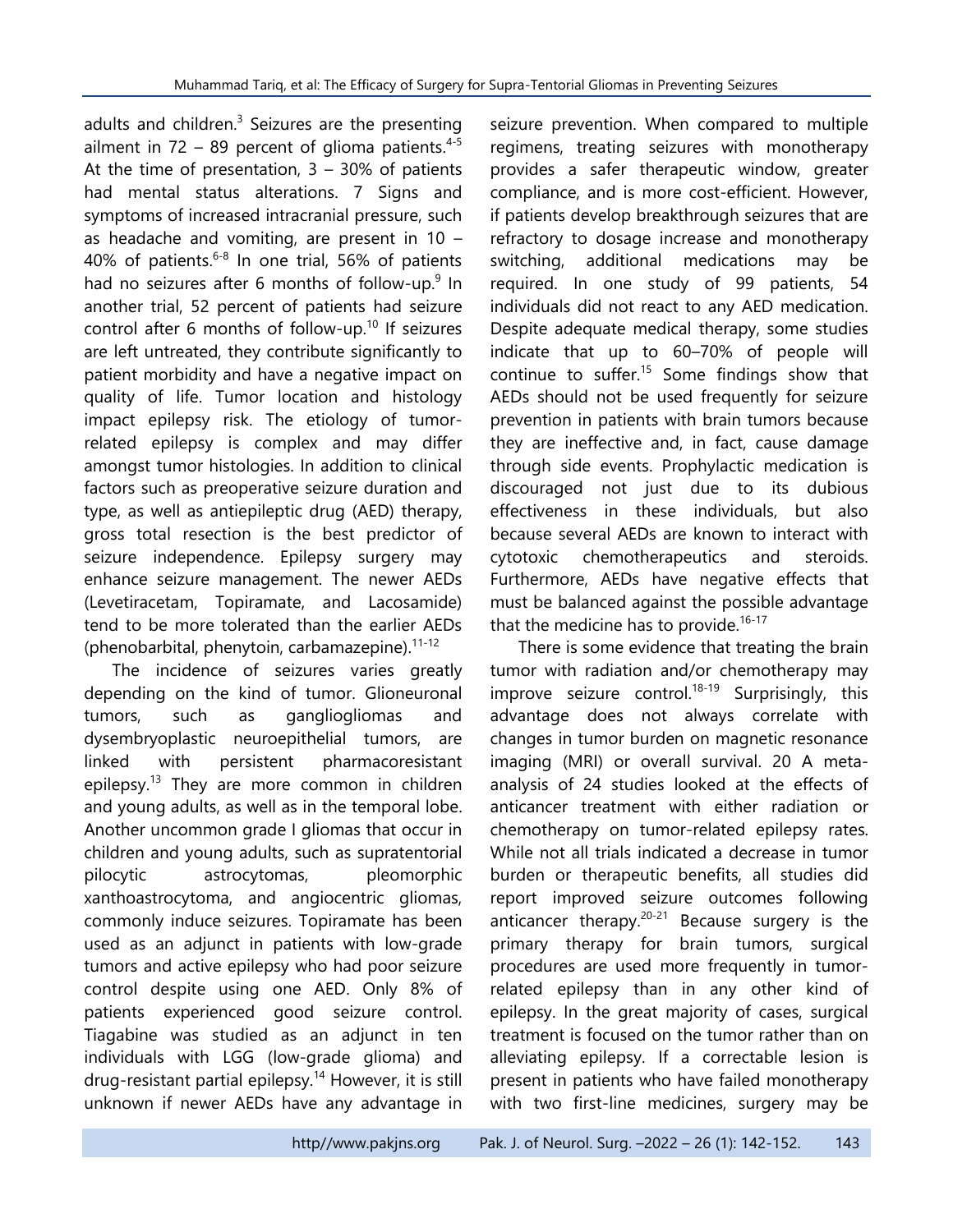indicated.<sup>22-23</sup> Patients with brain tumors are often in this group and can benefit greatly from surgery. A well-planned strategy before tumor excision can give a window of opportunity to manage seizures in the same environment. This may not only cure or limit the course of their tumor, but it may also reduce or eliminate seizures. The goal of this study was to look at the surgical outcome of supratentorial gliomas in terms of seizure improvement in patients who came to a tertiary care facility.<sup>20-25</sup>

#### **MATERIALS AND METHODS**

#### **Study Design & Setting**

A descriptive study was conducted at the Department of Neuro Surgery Northwest General Hospital & Research, from 25 May 2020 to 25 November 2020.

#### **Sample Size**

The sample size of 95 was estimated by using a 95% confidence level with a 10% margin of error and taking an expected percentage of controlled seizures i.e., 56% in patients with supratentorial gliomas.<sup>11</sup>

# **Inclusion Criteria**

Patients with supratentorial gliomas who had seizures ranged in age from 18 to 70 years old and were of both male and female gender.

# **Exclusion Criteria**

Those cases were excluded who were Unfit for general anesthesia (GA). Patients who were unwilling to have surgery were eliminated. Patients whose condition was not diagnosed as glioma on histology were excluded. Patients with strong risk factors for metabolic acidosis (obesity > 160 kg, unstable ischemic heart disease) were also excluded.

# **Data Collection**

Informed consent was obtained from each patient. Supratentorial gliomas were diagnosed by neuroimaging as MRI brain with contrast, diffusion-weighted, Fluid-attenuated inversion recovery (FLAIR), and magnetic resonance spectroscopy (MRS). Gliomas were confirmed on histopathology.

An operative microscope was used for the proper localization of the tumor. For tissue diagnosis, a biopsy was taken and preserved in 10% formalin and sent to the laboratory. All patients were kept in ICU for 24 hours and then shifted toward. Following surgery, the patient was monitored for seizures. Engel's categorization was used to assess seizure outcomes. All the data was collected through a pre-designed proforma. An examination by a skilled neurosurgeon was used to develop surgical planning. The patient was monitored post-operatively till he was discharged.

# **Data Analysis Procedure**

The collected data was entered and analyzed in SPSS v 24.0. All the quantitative variables like age were presented as Mean ± S.D. Qualitative variables like gender and surgical outcome (improvement) were presented in the form of frequencies and percentages. Data was stratified for age and gender. Post-stratification was done with the Chi-square test.

#### **RESULTS**

#### **Age Distribution**

12 (12.6%) patients were recorded in the 18-30 years age group, 19 (20.1%) patients were recorded in the  $31 - 40$  years age group, 35 (36.8%) patients were recorded in 41 – 50 years age group, 21 (22.3%) patients were recorded in  $51 - 60$  years age group and  $08(08.3%)$  patients were recorded in 61-70 years age group (**Table1**).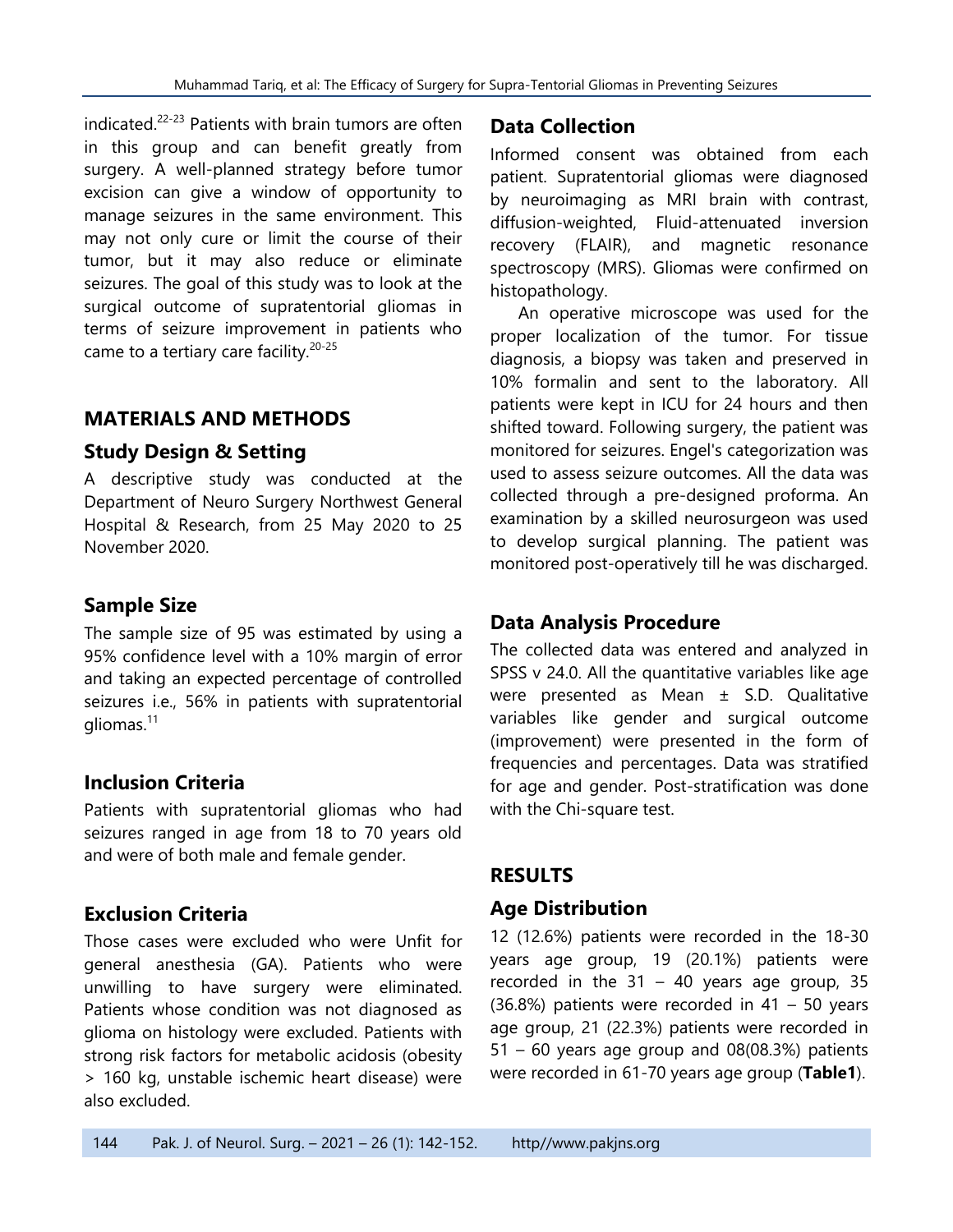| <b>Table 1:</b> Age Distribution ( $N = 95$ ). |                  |                    |  |  |
|------------------------------------------------|------------------|--------------------|--|--|
| <b>Age Group</b>                               | <b>Frequency</b> | <b>Percentages</b> |  |  |
| $18 - 30$ Years                                | 12               | 12.6%              |  |  |
| $31 - 40$ Years                                | 19               | 20.1%              |  |  |
| $41 - 50$ Years                                | 35               | 36.8%              |  |  |
| $ 51 - 60$ Years                               | 21               | 22.3%              |  |  |
| $61 - 70$ Years                                | 08               | 8.3%               |  |  |

#### **Gender Distribution**

53 (55.78%) patients were males whereas 42 (44.21%) patients were females.

# **Mode of Patient Admission**

32 (33.68%) patients were admitted with an emergency, whereas 63 (66.31%) were admitted from OPD **(Table 2)**.

| <b>Table 2:</b> Mode of Admission ( $N = 95$ ). |                  |                    |  |
|-------------------------------------------------|------------------|--------------------|--|
| Mode of<br>Admission                            | <b>Frequency</b> | <b>Percentages</b> |  |
| Emergency                                       | 32               | 33.68%             |  |
| I OPD                                           | 63               | 66.31%             |  |

# **Incidence of Supratentorial Glioma Location**

As per frequencies and percentages of supratentorial glioma location, 42 (44.21) involved the frontal lobe, 16 (16.84%) involved the parietal lobe, and 26 (27.36%) involved the temporal lobe, and 11 (11.57%) patients involved occipital lobe **(Table 3)**.

# **Supratentorial Gliomas Seizure Improvement**

As per postoperative frequencies and percentages for supratentorial gliomas seizure improvement according to Engel's classification, 53 patients in class I,16 in class II,10 in class III, and 05 in class IV **(Table4)**.

#### **Seizure Improvement**

As per frequencies and percentages for seizure improvement, 84 (88.42%) experienced post-op seizure reduction **(Table 5)**.

| <b>Table 3:</b> Incidence of Supratentorial Gliomas<br>Location ( $N = 95$ ). |                  |                    |  |
|-------------------------------------------------------------------------------|------------------|--------------------|--|
| <b>Location</b>                                                               | <b>Frequency</b> | <b>Percentages</b> |  |
| Frontal Lobe                                                                  | 42               | 44.21%             |  |
| Parietal Lobe                                                                 | 16               | 16.84%             |  |
| Temporal Lobe                                                                 | 26               | 27.36%             |  |
| Occipital Lobe                                                                | 11               | 11.57%             |  |

| Table 4: Postoperative For Supratentorial Gliomas |
|---------------------------------------------------|
| Seizure Improvement According To Engel's          |
| Classification ( $N = 84$ ).                      |

| <b>Classes</b> | Number of<br><b>Patients</b> | <b>Percentages</b> |
|----------------|------------------------------|--------------------|
|                | 53                           | 63.09%             |
|                | 16                           | 19.04%             |
| Ш              | 10                           | 11.90%             |
|                | 05                           | 5.95%              |

| <b>Table 5:</b> Seizures Improvement ( $N = 95$ ). |                  |                    |
|----------------------------------------------------|------------------|--------------------|
| <b>Seizures</b><br>Improvement                     | <b>Frequency</b> | <b>Percentages</b> |
| Yes                                                | 84               | 88.42%             |
| No                                                 | 11               | 11.57%             |

# **Stratification of Seizure Improvement Concerning Age & Gender**

Stratification of seizure improvement with regard to age, and gender is mentioned in **Tables 6-7**. An insignificant association was found with the seizure improvement (yes/no) with different age groups and gender.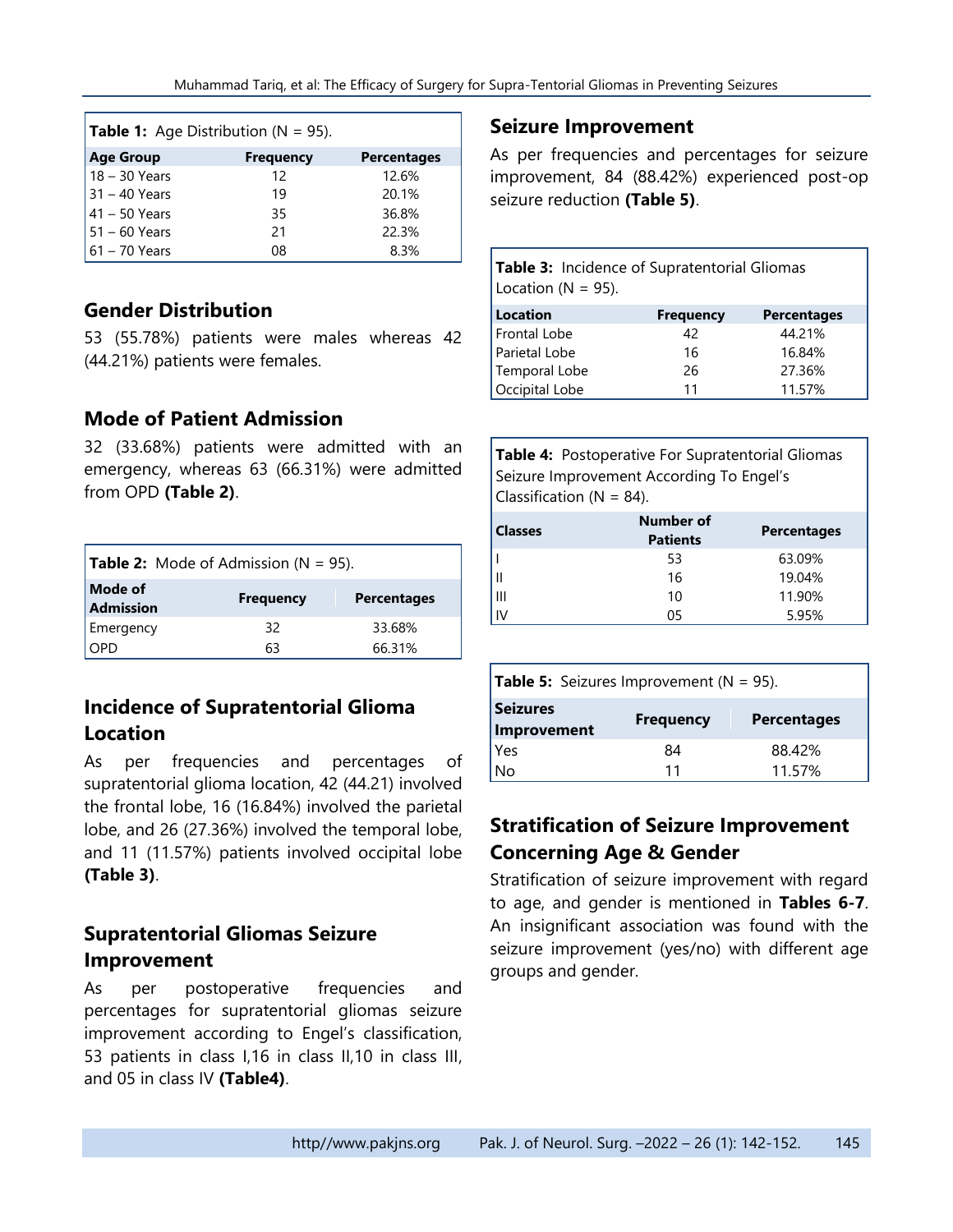| <b>Table 6:</b> Stratification of Seizure Improvement with Respect to Age ( $N = 95$ ). |                     |                  |            |                        |
|-----------------------------------------------------------------------------------------|---------------------|------------------|------------|------------------------|
| Age                                                                                     | Seizure Improvement | <b>Frequency</b> | Percentage | <b>P-Value</b>         |
| $18 - 30$ Years                                                                         | Yes                 | 10               | 10.52%     |                        |
|                                                                                         | No.                 | 02               | 2.10%      |                        |
| $31 - 40$ Years                                                                         | Yes                 | 17               | 17.89%     |                        |
|                                                                                         | No.                 | 02               | 02.10%     |                        |
| $41 - 50$ Years                                                                         | Yes                 | 31               | 32.63%     | 0.086                  |
|                                                                                         | No.                 | 04               | 04.21%     | (Insignificant Result) |
| $51 - 60$ Years                                                                         | Yes                 | 19               | 20.00%     |                        |
|                                                                                         | No.                 | 02               | 02.10%     |                        |
| $61 - 70$ Years                                                                         | Yes                 | 07               | 07.36%     |                        |
|                                                                                         | No                  | 01               | 01.05%     |                        |

| <b>Table 7:</b> Stratification of Seizure Improvement with Respect to Gender ( $N = 95$ ). |                     |                  |            |                                    |
|--------------------------------------------------------------------------------------------|---------------------|------------------|------------|------------------------------------|
| Gender                                                                                     | Seizure Improvement | <b>Frequency</b> | Percentage | <b>P-Value</b>                     |
| l Male                                                                                     | Yes                 | 47               | 49.47%     | 0.603<br>(Insignificant<br>Result) |
|                                                                                            | No                  | 06               | 06.31%     |                                    |
| Female                                                                                     | Yes                 | 37               | 38.94%     |                                    |
|                                                                                            | No                  | 05               | 05.26%     |                                    |

# **Radiography of Patients**

A typical left frontonasal, precentral, low-grade glioma affecting the supplementary motor region may be seen in an axial and in sagittal MRI **(Figures 1A and 1B)**. A typical right, low-grade glioma affecting the insular lobe is viewed in axial RI and in a coronal MRI **(Figures 2A and 2B)**. An axial T1-weighted MRI scan revealed a frontal lobe lesion in the center of the brain **(Figure 3A)**. Edema surrounds a frontal lobe lesion in the center of this axial T2-weighted scan **(Figure 3B)**. Hydrocephalus is caused by an axial FLAIR sequence of a frontal lobe lesion squeezing the frontal ventricular horn **(Figure 3C)**.



Figure 1(A): T2weighted axial magnetic resonance image (MRI) and Figure 2(B): A sagittal T1weighted MRI reveals a "typical" left frontonasal, precentral, low-grade glioma of the supplementary motor region.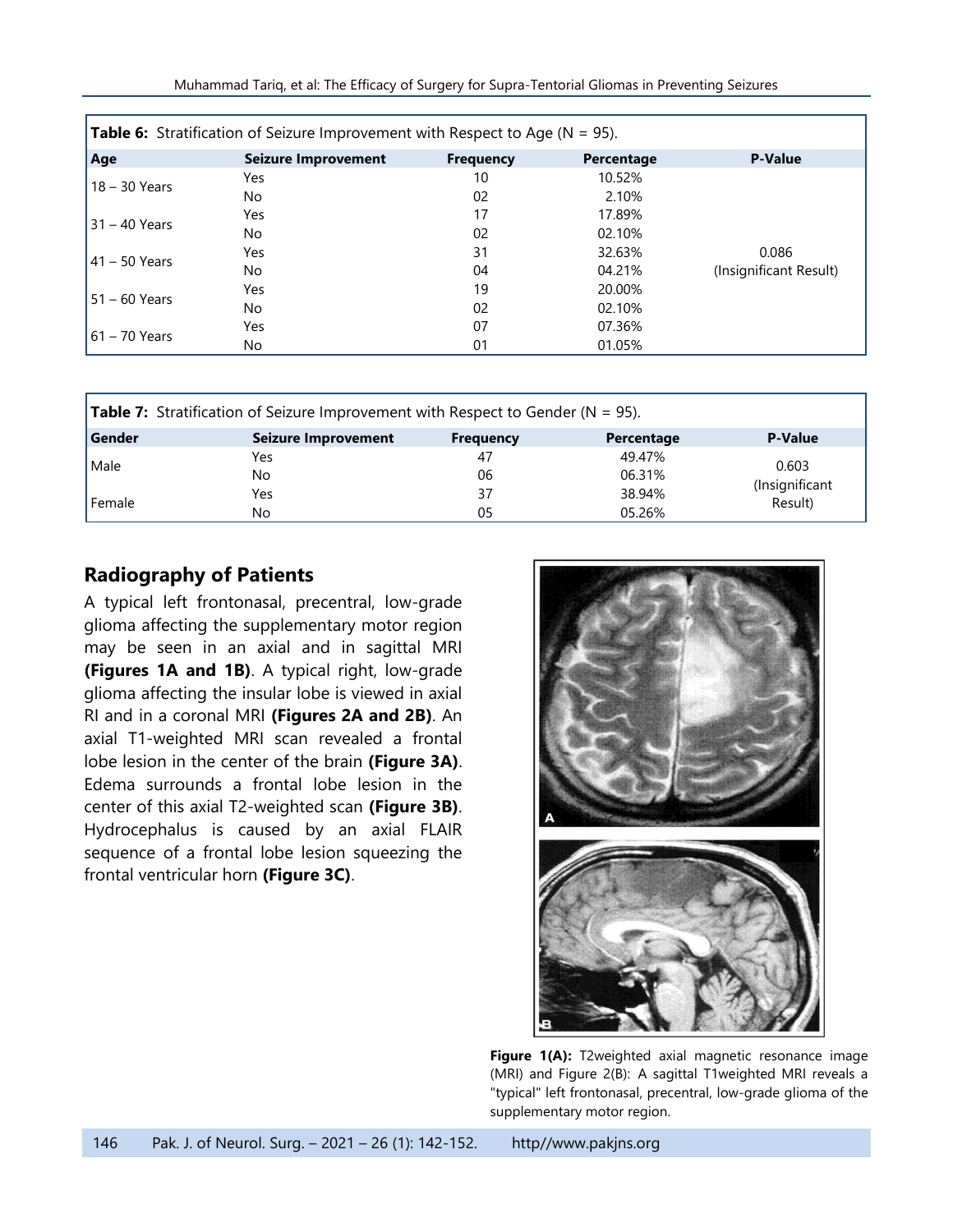

Figure 2(A): An axial, T2-weighted magnetic resonance image (MRI) and **Figure 2 (B):** a coronal, T1‐weighted MRI shows a "typical" right, low-grade glioma involving the insular lobe. (images used with patients' permission).

# **DISCUSSION**

With seizure being the most prevalent presenting sign and a favorable prognostic factor for patients with gliomas, this research will be done to determine the improvement of seizures following surgery in patients with supratentorial gliomas. We did this study to better understand the impact of surgery on seizure alleviation, as seizures are more typically linked with primary brain tumors than with cerebral metastasis. 18 Seizures have been proven in many studies to have an impact on the quality of life of patients suffering from supratentorial gliomas. Tumor-related seizures appear clinically as simple or complex partial seizures with or without subsequent generalization, and in more than half of patients, despite maximal pharmacological therapy, are resistant to anti-epileptic medicines. Frontal, temporal, and parietal lobe tumors are more typically linked with seizures than occipital lesions. Severe epilepsy is more common in tumors involving the temporal lobe and insular cortex. Our patients had frontal lobe tumors, accounting for 44.21 percent of the total. We



#### $(A)$  (B) (C)

**Figure 3(A):** Axial T1-weighted sequence showing frontal lobe lesion in the center. Figure 3(B): Axial T2-weighted sequence showing frontal lobe lesion in the center with surrounding edema.

**Figure 3(C):** Axial FLAIR sequence showing frontal lobe lesion in center compressing frontal ventricular horn causing hydrocephalus. (Images used with patients' permission).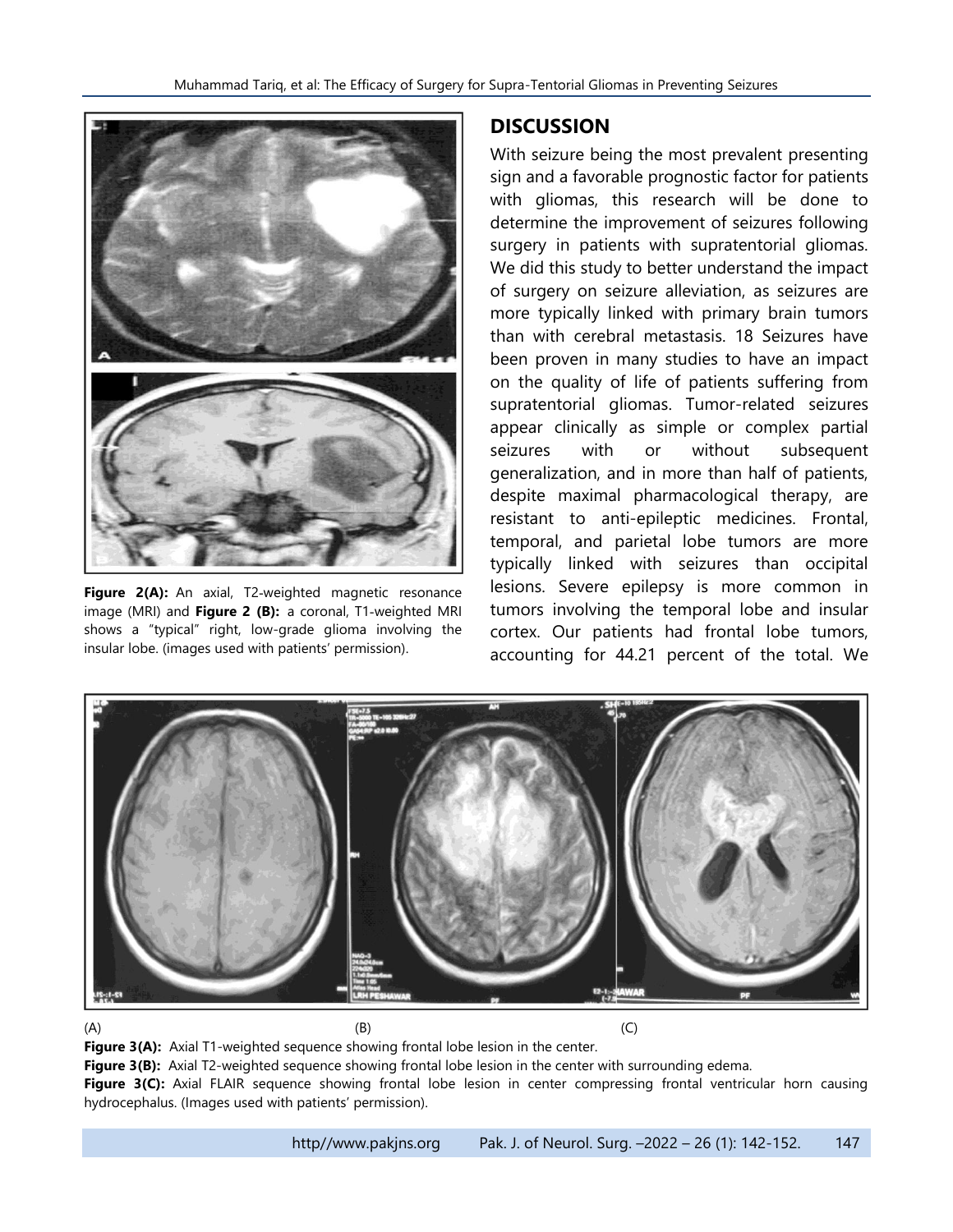

 $(D)$  (E) **Figure 3(D):** Sagittal sequence showing frontal lobe lesion. **Figure 3 (E):** Coronal cuts showing lesion in center compressing the ventricular system, irregular in shape, equal on both sides. (images used with patients' permission).

examined the incidence of post-operative seizures was examined using the Engels Classification, with 63 percent of patients falling into class1 (53 out of 84 patients). There was no significant variation in seizure control depending on age or gender.

In another study, the seizure result was 53% in Engel's class. It was higher in patients who had a whole tumor removal as opposed to a partial removal <sup>26</sup>. These surgeons performed gross total removal on 51 (53.68 percent) of the patients, which is close to the findings of Kahlenberg et al.<sup>27</sup> performed gross entire removal on 56 percent of the patients. Chang et al.<sup>28</sup> revealed 67 percent seizure-free (Engel class I) following supratentorial surgery for gliomas. However, because there is more heterogeneity in seizure outcomes following glioma surgery, the findings are comparable to those of previous research. In

our study, the frontal and temporal lobes were implicated in 42 percent and 26 percent of cases, respectively, followed by the parietal and occipital lobes. Our findings are comparable to those of previous studies performed throughout the world, which found frontal lobe involvement in 50% of patients and temporal lobe involvement in 26% of patients. Tumors positioned close or emerging from the cerebral cortex have a higher frequency of seizures than tumors found in deeper areas of the brain.<sup>26,28</sup>

A study of 207 individuals with tumor-related epilepsy found that 82 percent of them were seizure-free after surgery. A short duration of seizures before surgery and a single seizure focus enhances seizure freedom results.<sup>29</sup> A comprehensive assessment of the literature, which included 773 individuals with tumor-related epilepsy described in 20 series, found that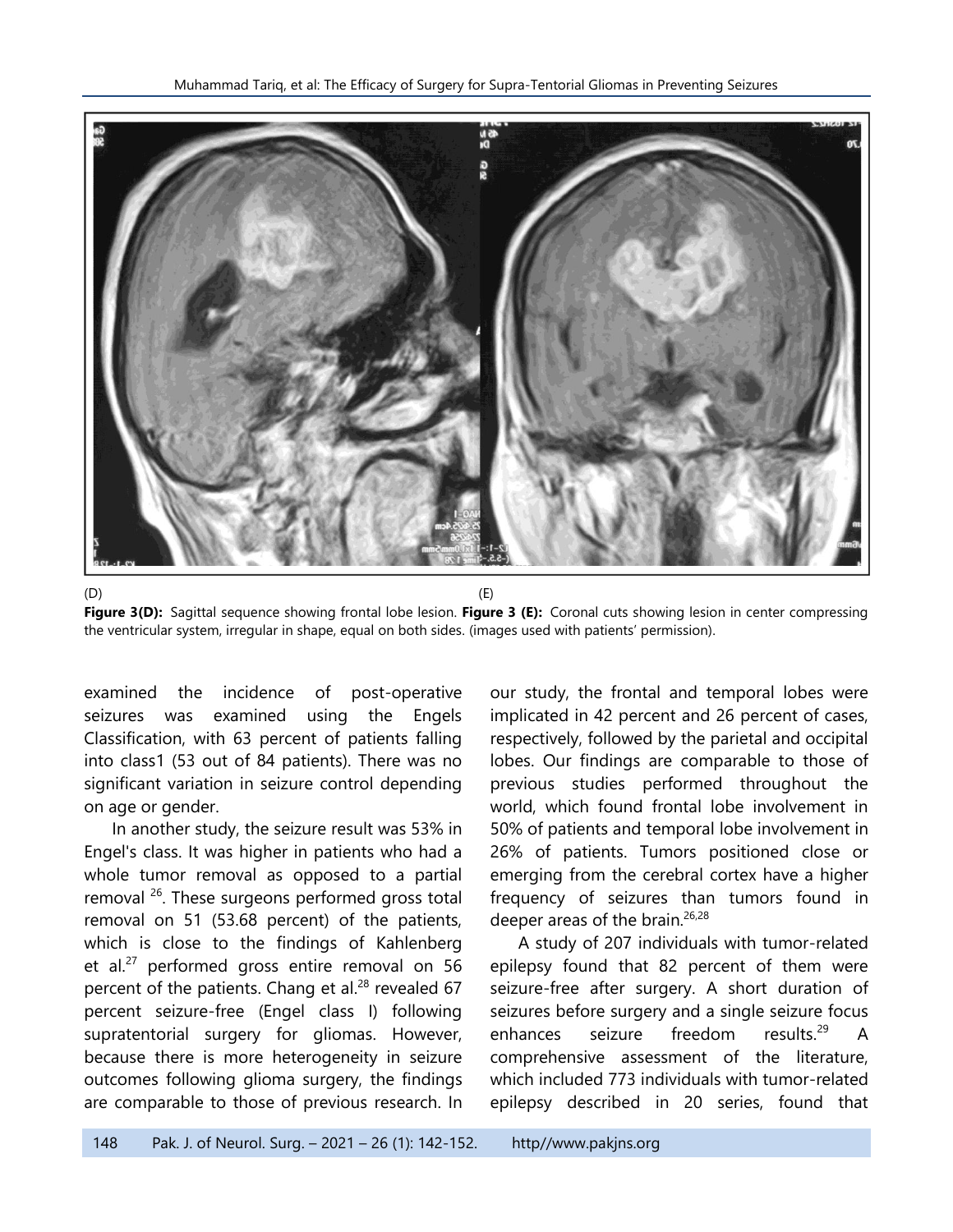roughly 71% of patients will attain seizure independence after surgery. This success was observed to be substantially higher among individuals who received gross complete excision of the tumor as opposed to subtotal resection.<sup>23-</sup>  $24$  In a limited study of 36 patients with mesial temporal lobe tumors with seizures, the majority of whom were resistant to AEDs, older patients, big tumor size, and penetration beyond the mesial temporal lobe were linked to poor outcomes. Interestingly, they discovered that individuals with a mesial temporal lobe tumor had persistent epilepsy, while those with a short duration of episodes had a more aggressive condition. Epileptic individuals with DNETs (dysembryoplastic neuroepithelial tumors) or gangliogliomas are frequently ideal surgical candidates since their epilepsy is extremely resistant to medicinal treatment. Tumors associated with long-term intractable epilepsy, such as those in the mesial temporal lobe or insula, as well as childhood lesions such as glioneuronal tumors, should be given special consideration for early surgical intervention, not only for their reported superior treatment efficacy but also for improving quality of life and patient satisfaction. Surprisingly, the extent of surgical resection may be related to the degree of cancer. Seizure independence was observed in these individuals, as well as those with a variety of different tumor types studied in previous investigations. Other factors that were found to predict postoperative seizure freedom are the time until surgery, localization of foci, concordant MRI and EEG findings, and lack of secondary generalization.22-24 Although, current evidence supports the use of AEDs in the treatment of tumor-related epilepsy, however, use of a newer AED as monotherapy should be the first step in treatment. If this treatment is unsuccessful, a second monotherapy may be tried. Subsequent seizure control attempts may involve the use of a mix of first and second-line medicines. If medicinal care fails to provide more seizure relief,

surgical surgery may be required. The duration of surgery, localization of foci, concordant MRI and EEG results, and absence of subsequent generalization are all factors linked with postoperative seizure independence.

For patients with medically refractory epilepsy, surgery is widely seen as a potential therapy option. Numerous studies published in the last 20 years have reported seizure freedom for at least one year in 53 – 84 percent of patients after anteromesial temporal lobe resections for mesial temporal lobe sclerosis, 66 – 100% of patients with dual pathology,  $36 - 76\%$  of patients with localized neocortical epilepsy, and 43 – 79% of patients after hemispherectomies. Non-respective surgical reported rates of seizure independence have been less remarkable; nevertheless, the benefit is more obvious when described in terms of significant seizure reductions 30. Bjørnæs et al. $31$  looked at potential predictors of seizure control in a group of children and adults with low IQs who had resective surgery for intractable focal epilepsy and looked at outcomes in terms of seizures and neuropsychological functioning. They looked at the psychosocial outcomes of adult patients. In individuals with intractable focal epilepsy and low IQ, resective surgery resulted in a good seizure outcome if therapy was initiated reasonably soon after the onset of epilepsy. There were no negative impacts on cognitive or psychosocial functioning. 3

The resections had the lowest long-term seizure-free rates of any resective, but they were also the most diverse (up to 80%). Poorer and more diverse results might be explained by a variety of factors. Poorer results might be attributed to the difficulty to resect the whole epileptogenic region due to its closeness to the functionally essential brain. In addition, the epileptogenic zone in the frontal lobe may be larger, and seizure propagation may be particularly rapid and broad. Heterogeneity is most likely explained by differences in outcome evaluation, different etiologies, whether the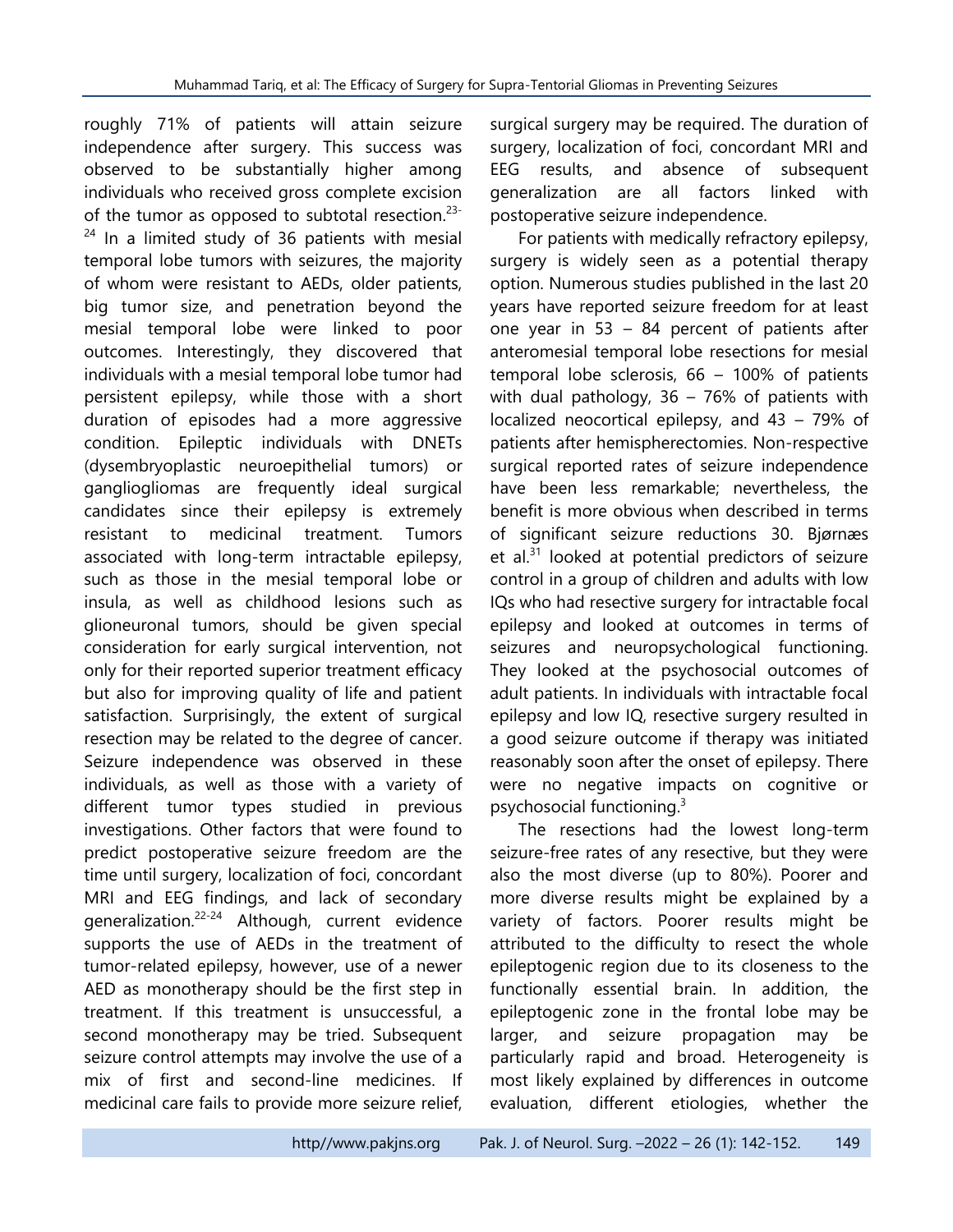epileptogenic zone and surgical resection involve only the frontal lobe or surrounding tissues as well, and resection size. These difficulties demand careful consideration in a future study.<sup>32</sup>

# **CONCLUSION AND RECOMMENDATION**

The frontal lobe was the most prevalent location for supratentorial gliomas. After surgery, a large proportion of patients improved in terms of seizure management. To minimize post-operative problems such as newly formed neurology or paralysis, safe surgical dissection and excision of the tumor are required. The neurosurgeon will be able to pinpoint the exact position of the lesion thanks to pre-operative surgical planning and incision labeling. Because tumors are more likely to produce epilepsy if they are located in the supratentorial compartment of the brain, the location of the tumor increases the risk of epilepsy. Supratentorial glioma surgical result in terms of improvement in Seizures during the sixmonth follow-up period involving the frontal, temporal, and parietal lobes had a higher risk of seizures than lesions in other lobes of the brain. Although we found no clear data to support this hypothesis, medications plus surgery may have worked synergistically to eventually achieve complete seizure control. Although tumor placement in the temporal lobe appears to be related to a better prognosis, no conclusions can be reached about the efficacy of extended cortical and/or mesial temporal resection in unresectable lesions at this time.

# **Limitations**

Our study has limitations in that it is a singlecenter trial, and there was also operating surgeon bias. In order to adopt and promote our findings, further multi-center studies will be needed in the future to validate the findings.

#### **REFERENCES**

- 1. Buckner J, Giannini C, Eckel-Passow J, Lachance D, Parney I, Laack N, Jenkins R. Management of diffuse low-grade gliomas in adults—use of molecular diagnostics. Nature Rev Neurol. 2017; 13 (6): 340.
- 2. Alifieris C, Trafalis DT. Glioblastoma multiforme: Pathogenesis and treatment. Pharmacology & therapeutics, 2015; 152: 63-82.
- 3. Ferlay J, Soerjomataram I, Dikshit R, Eser S, Mathers C, Rebelo M, et al. Cancer incidence and mortality worldwide: sources, methods and major patterns in GLOBOCAN. Int J Cancer 2015; 136: 359-86.
- 4. Duffau H. Resecting diffuse low-grade gliomas to the boundaries of brain functions: a new concept in surgical neuro-oncology. J Neurosurg Sci. 2015; 59 (4): 361-71.
- 5. Fisher BJ, Hu C, Macdonald DR, Lesser GJ, Coons SW, Brachman DG, et al. Phase 2 study of temozolomide-based chemoradiation therapy for high-risk low-grade gliomas: preliminary results of Radiation Therapy Oncology Group 0424. Int J Rad Oncol. 2015; 91 (3): 497-504.
- 6. Krishnatry R, Zhukova N, Guerreiro Stucklin AS, Pole JD, Mistry M, Fried I, Ramaswamy V, Bartels U, Huang A, Laperriere N, Dirks P. Clinical and treatment factors determining long‐term outcomes for adult survivors of childhood lowgrade glioma: a population‐based study. Cancer, 2016; 122 (8): 1261-9.
- 7. Moots PL, Maciunas RJ, Eisert DR, Parker RA, Laporte K, Abou-Khalil B. The course of seizure disorders in patients with malignant gliomas. Arch Neurol. 1995; 52 (7): 717-24.
- 8. Kahlenberg CA, Fadul CE, Roberts DW, Thadani VM, Bujarski KA, Scott RC, Jobst BC. Seizure prognosis of patients with lowgrade tumors. Seizure, 2012; 21 (7): 540-5.
- 9. Khattak MI, Khan BZ, Rehman ZU, Ali M. Surgical outcome of supratentorial gliomas. Khyber Med Univ J. 2016; 8 (4): 181.
- 10. Ul Haq N, Ali M, Usman M, Zar Khan B, Azam F. Surgical outcome of supratentorial low grade gliomas: study of 85 cases. J Postgrad Med Inst. 2016; 26; 30 (4).
- 11. Liigant A, Haldre S, Oun A, et al. Seizure disorders in patients with brain tumors. Eur Neurol. 2001; 45: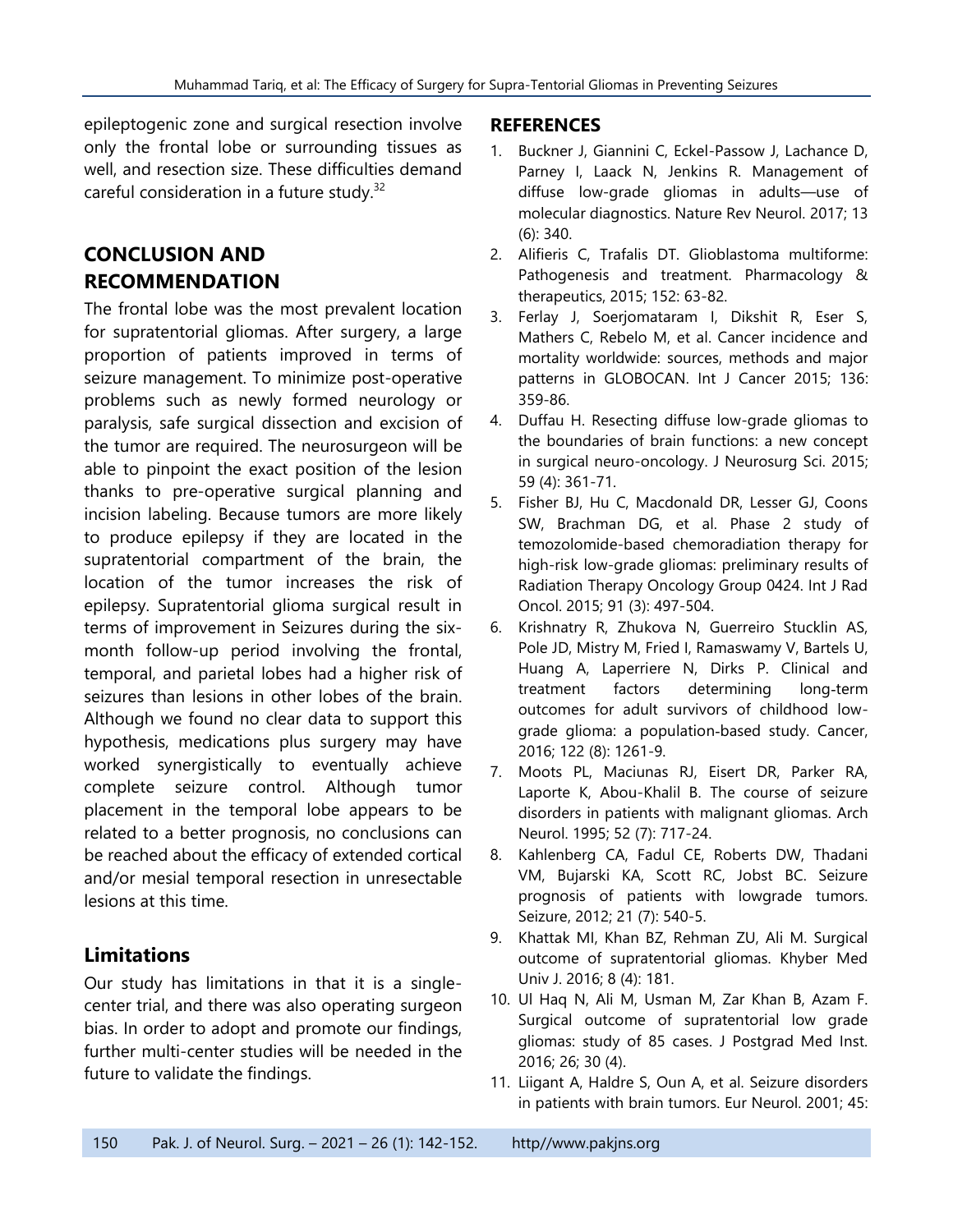46–51.

- 12. Patsalos PN, Perucca E. Clinically important drug interactions in epilepsy: interactions between antiepileptic drugs and other drugs. Lancet Neurol. 2003; 2: 473–
- 13. Prayson RA. Diagnostic challenges in the evaluation of chronic epilepsy-related surgical neuropathology. Am J Surg Pathol. 2010; 34: e1– e13.
- 14. Fazekas F. Magnetic resonance signal abnormalities in asymptomatic individuals: Their incidence and functional correlates. Eur Neurol. 1989; 29: 164–8.
- 15. van Breemen MS, Rijsman R, Taphoorn M, Walchenbach R, Zwinkels H, Vecht CJ. Efficacy of anti-epileptic drugs in patients with gliomas and seizures. J Neurol. 2009; 256: 1519-26.
- 16. Rossetti AO, Jeckelmann S, Novy J, Roth P, Weller M, Stupp R. Levetiracetam and pregabalin for antiepileptic monotherapy in patients with primary brain tumors. A phase II randomized study. Neurooncol. 2003; 30 (6 Suppl): 45-8.
- 17. Lee YJ, Kim T, Bae SH, Kim YH, Han JH, Yun CH, et al. Levetiracetam compared with valproic acid for the prevention of postoperative seizures after supratentorial tumor surgery: A retrospective chart review. CNS Drugs, 2013; 27: 753-9.
- 18. Rossi G, Scerrati M, Roselli R. Epileptogenic cerebral low-interstitial stereotactic irradiation on seizures. Stereotact Func Neurosurg. 1986; 48: 127-32.
- 19. Rogers LR, Morris HH, Lupica K. Effect of cranial irradiation on seizure frequency in adults with lowgrade astrocytoma and medically intractable epilepsy. Neurology, 1993; 43: 1599-601.
- 20. Koekkoek JA, Kerkhof M, Dirven L, Heimans JJ, Reijneveld JC, Taphoorn MJ. Seizure outcome after radiotherapy and chemotherapy in low-grade glioma patients: A systematic review. Neuro Onco. 2015; 17: 924-34.
- 21. Avila EK, Chamberlain M, Schiff D, Reijneveld JC, Armstrong TS, Ruda R, et al. Seizure control as a new metric in assessing efficacy of tumor treatment in low-grade glioma trials. Neuro Oncol. 2017; 19: 12-21.
- 22. Kwan P, Brodie MJ. Early identification of refractory epilepsy. N Engl J Med. 2000; 342: 314-9.
- 23. Englot DJ, Berger MS, Barbaro NM, Chang EF. Predictors of seizure freedom after resection of supratentorial low-grade gliomas: A review. J Neurosurg. 2011; 115: 240-4.
- 24. Englot DJ, Chang EF. Rates and predictors of seizure freedom I resective epilepsy surgery: Anupdate. Neurosurg Rev. 2014; 37: 389-405.
- 25. Jennum P, Dhuna A, Davies K, Fiol M, Maxwell R. Outcome of resective surgery for intractable partial epilepsy guided by subdural electrode arrays. Acta Neurol Scand. 1993; 87: 434-7.
- 26. Khattak MI, Khan BZ, Rehman ZU, Ali M. surgical outcome of supratentorial gliomas in terms of improvement in seizures during six months follow up. Khyber Medical University Journal, 2016; 8 (4): 181-.
- 27. Kahlenberg CA, Fadul CE, Roberts DW, Thadani VM, Bujarski KA, Scott RC, Jobst BC. Seizure prognosis of patients with low-grade tumors. Seizure, 2012; 21 (7): 540-5.
- 28. Chang EF, Potts MB, Keles GE, Lamborn KR, Chang SM, Barbaro NM, Berger MS. Seizure characteristics and control following resection in 332 patients with low-grade gliomas. Journal of Neurosurg. 2008; 108 (2): 227-35.
- 29. Luyken C, Blümcke I, Fimmers R, Urbach H, Elger CE, Wiestler OD, et al. The spectrum of long-term epilepsy–associated tumors: Long-term seizure and tumor outcome and neurosurgical aspects. Epilepsia. 2003; 44: 822-30.
- 30. Spencer S, Huh L. Outcomes of epilepsy surgery in adults and children. The Lancet Neurology, 2008; 7 (6): 525-37.
- 31. Bjørnæs H, Stabell KE, Heminghyt E, Røste GK, Bakke SJ. Respective surgery for intractable focal epilepsy in patients with low IQ: predictors for seizure control and outcome with respect to seizures and neuropsychological and psychosocial functioning. Epilepsia. 2004; 45 (2): 131-9.
- 32. Téllez-Zenteno JF, Dhar R, Wiebe S. Long-term seizure outcomes following epilepsy surgery: a systematic review and meta-analysis. Brain, 2005; 128 (5): 1188-98.